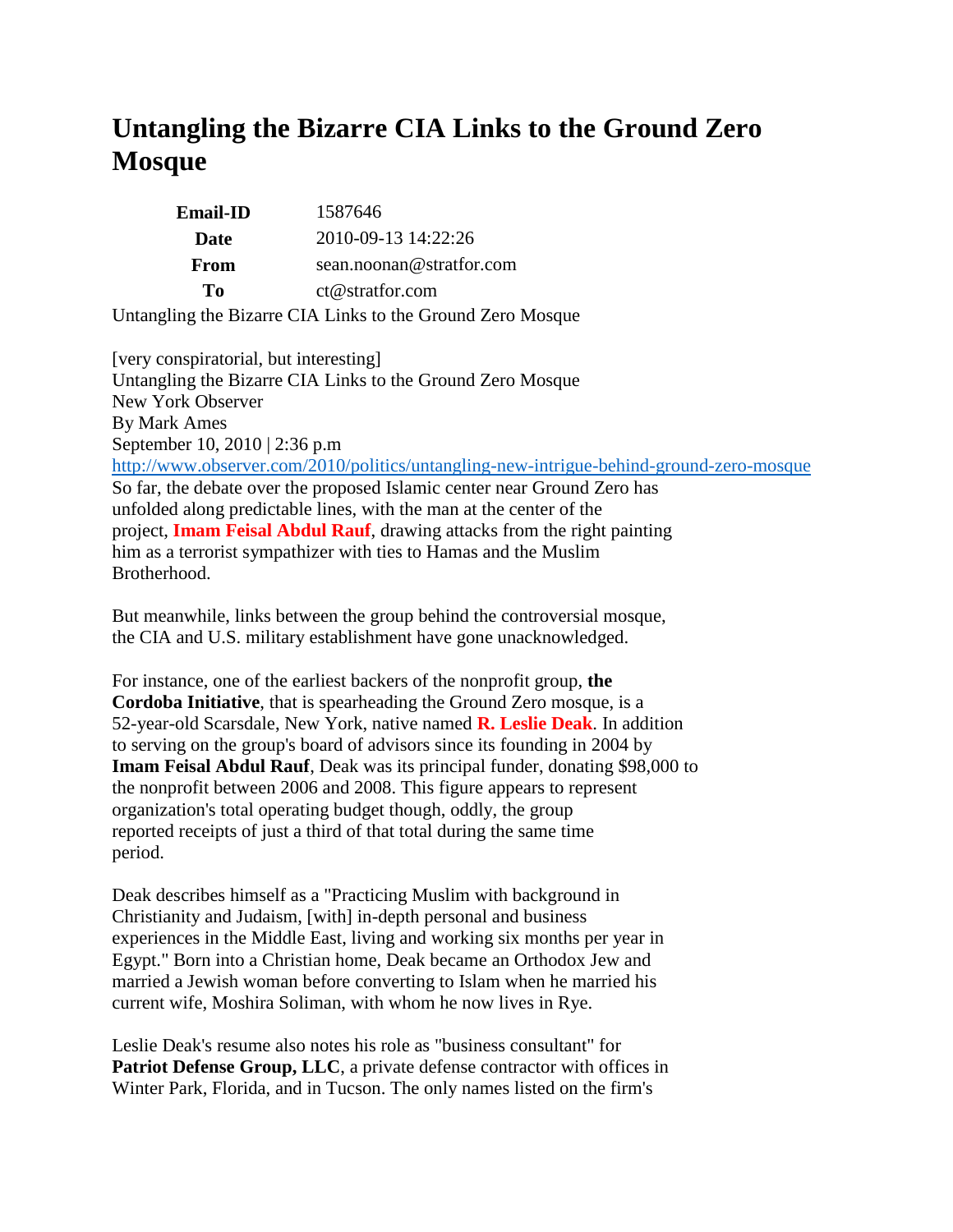website are those of its three "strategic advisers." These include retired four-star General Bryan "Doug" Brown, commander of the U.S. Special Operations Command until 2007, where he headed "all special operations forces, both active duty and reserve, leading the Global War On Terrorism," and James Pavitt, former deputy director for operations at the Central Intelligence Agency, where he "managed the CIA's globally deployed personnel and nearly half of its multi-billion dollar budget" and "served as head of America's Clandestine Service, the CIA's operational response to the attacks of September 11, 2001."

Besides Pavitt, Brown and a third advisor, banker Alexander Cappello, the Patriot Defense Group is so secretive it doesn't even name its management team, instead describing its anonymous CEO as a former Special Forces and State Department veteran, the group's managing director as a former CIA officer experienced in counter-terrorism in hostile environments and the group's corporate intelligence head as a "23-year veteran of the U.S. Secret Service who worked on the personal security details of former Presidents Bush and Clinton."

Leslie Deak and Moshira Soliman/ PanachePrive

Patriot Defense Group's primary business involves leveraging its government connections and know-how. The firm is divided into two divisions: one that "focuses exclusively on the needs of the U.S. military and law enforcement communities as well as the requirements of friendly foreign governments," and a corporate division, which "provides business intelligence and specialized security services to corporate clients and high net-worth family enterprises."

So, to recap: From 2006 to 2008, R. Leslie Deak worked as a "business consultant" to this super-secretive security contractor with ties to the CIA and counterterrorism forces, and in those same three years he also donated nearly \$100,000 in seed money to the foundation now advocating the construction of the so-called Ground Zero Mosque.

Interestingly, during the same three-year period during which the Deak Family Foundation was financing the Cordoba Initiative, Deak also donated a total of \$101,247 to something called the National Defense University Foundation. The National Defense University is a network of war and strategy colleges and research centers (including the National War College) funded by the Pentagon, designed to train specialists in military strategy. The organization recently announced a November 5 dinner gala in honor of Defense Secretary and former CIA chief Robert Gates. Sponsors include Northrup Grumman, Boeing, Lockheed Martin and...the Patriot Defense Group.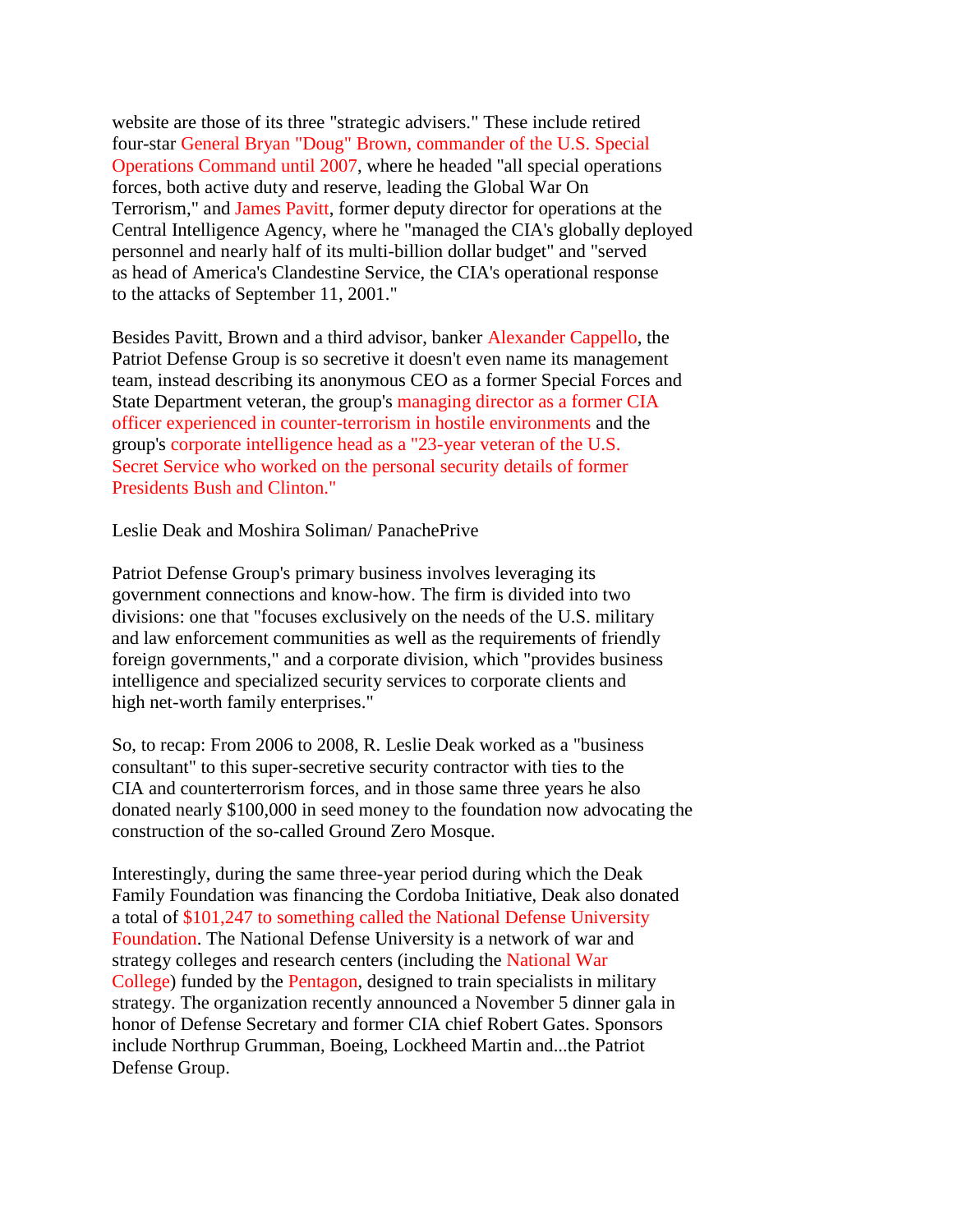Deak also sits on the NDUF's board of directors, the chairman of which is Mark Treanor, the former general counsel for Wachovia bank from 1998 through its collapse in 2008 and a major bundler of campaign donations for the McCain-Palin ticket in 2008. Wachovia, now owned by Wells Fargo, was recently fined \$160 million for laundering "at least \$110 million" in Mexican drug money between 2003 and 2008, while Treanor was Wachovia's general counsel, though the figure is likely higher since Wachovia admitted it didn't put any controls on at least \$420 billion, that's billion, in cash moved through its network of Mexico currency exchanges.

Which leads to another odd coincidence: Laundering money for drug lords is what brought down Deak & Co., the company run by Leslie Deak's father, Nicholas Deak, years ago. The elder Deak, a former top intelligence commander during World War II for the OSS (the forerunner of the CIA), was the founder of Deak-Perera, which became for a time one of the world's biggest foreign currency and gold dealers. But in 1984, a Presidential Commission on Organized Crime accused the firm of acting as a money laundering operation for Columbia drug cartels, who reportedly brought sacks of cash containing tens of millions of dollars into Deak's Manhattan offices. By the end of 1984, Deak & Co. had declared bankruptcy, and a year later, Nicholas Deak was murdered in the company's headquarters at 29 Broadway by a deranged homeless woman.

After the firm went bankrupt and Leslie Deak was left on his own, the corporation was broken up and sold off in pieces. One company that traces its beginnings to the defunct Deak empire is Goldline International, a business concern well known to fans of Glenn Beck as well as California investigators. Goldline is to Glenn Beck what General Electric was to Ronald Reagan: The company sponsors Beck's TV and radio shows as well as his touring act, and Beck is its public face. The Los Angeles County District Attorney's office, along with the Santa Monica City Attorney's office, are currently investigating Goldline for defrauding customers by railroading gullible customers into buying their most debased products.

Speaking of Glenn Beck, it has been reported that Saudi Prince Al-Waleed bin Talal, the second-largest shareholder in News Corp., the parent company Fox News, which airs Beck's program, is also a major funder of Imam Rauf's projects, as Jon Stewart viewers heard all about last week.

Coincidences happen, of course. (For instance, Pamela Geller, the blogger who's become the leading voice denouncing the mosque project was once, bizarrely enough, associate publisher of The New York Observer.)

But add to this array of unexpected connections the work of Imam Rauf on behalf of the U.S. government, which includes serving as an FBI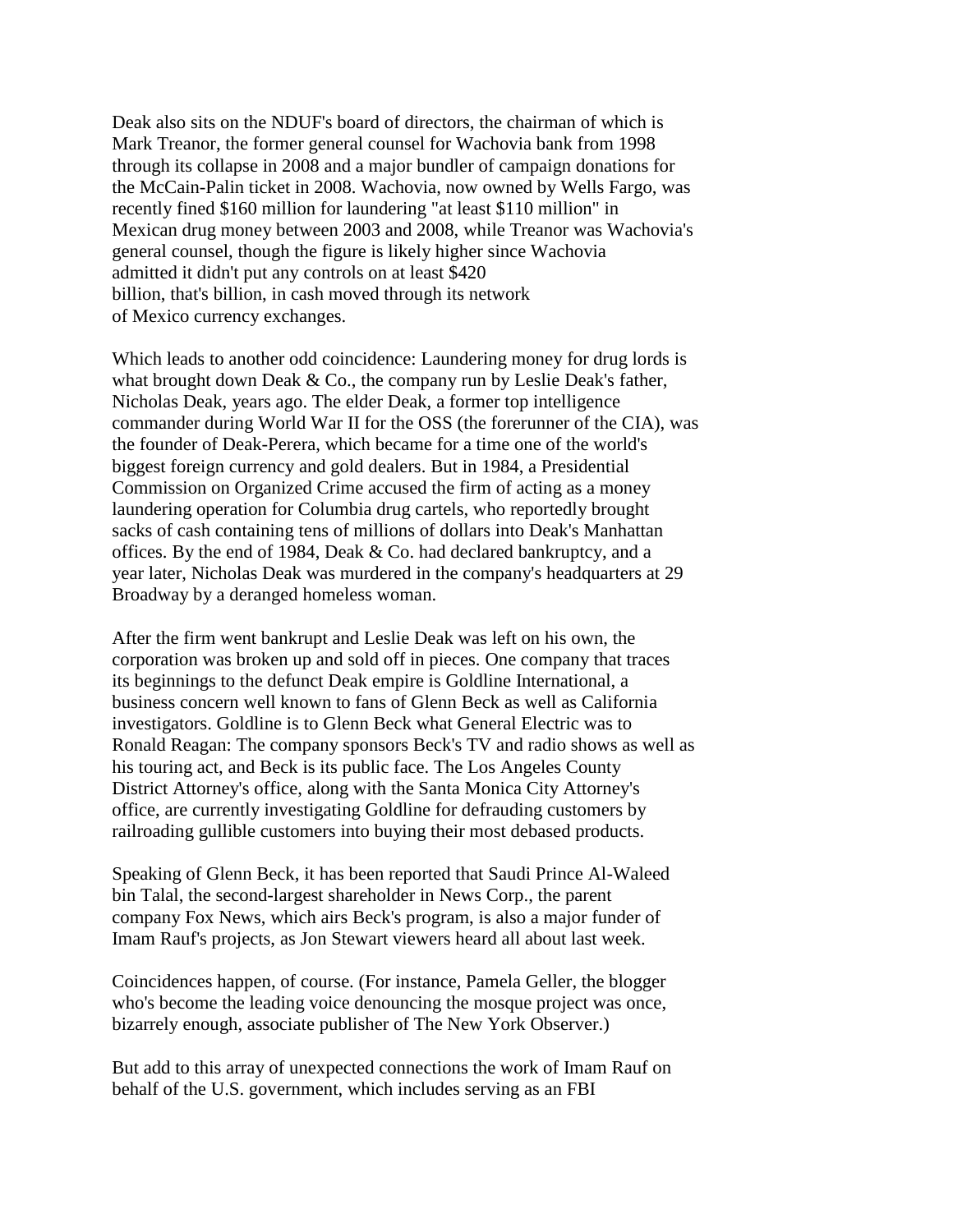"consultant" and being recruited as a spokesperson by longtime George W. Bush confidante Karen Hughes, who headed up the administration's propaganda efforts in the Muslim world and a compelling picture begins to emerge. Bush's favorite Imam, with backing from a funder with connections to the CIA, the Pentagon and the currency trading company that now sponsors rightwing firebrand Glenn Beck, proposes to build a mosque around the corner from the site of the most devastating terrorist attack ever visited on America. In the name of "[cultivating] understanding among all religions and cultures," he puts forth a project that offends a majority of Americans and deals a significant setback to the broader acceptance of Muslim-Americans. **It's a little like Billy "White Shoes" Johnson claiming the only reason he moonwalks after scoring a touchdown is to lower tensions on the football field and raise the other team's spirits.**

Whether the Cordoba Initiative ever gets its way with the Ground Zero Mosque, it may well have a lasting legacy at odds with its stated intention: By damaging the very moderates and progressives who actually view New York, and the nation as a whole, as a tolerant melting pot, and strengthening the position demagogues on both sides, it will almost certainly deal a setback to interfaith relations. It will also help to hobble the Democratic party. Which just might have been the point all along.

Either that, or it's merely a coincidence that this controversy has erupted now, during crucial mid-term elections. In which case we can all go back to what we were doing before either denouncing the Park 51 Mosque as an affront to Americans, or championing it as a symbol of our fundamental rights-playing our accustomed roles in a drama that seems too perfect, somehow, to believe.

Sean Noonan

 $-$ 

Tactical Analyst

Office: +1 512-279-9479

Mobile: +1 512-758-5967

Strategic Forecasting, Inc.

[www.stratfor.com](http://www.stratfor.com/)